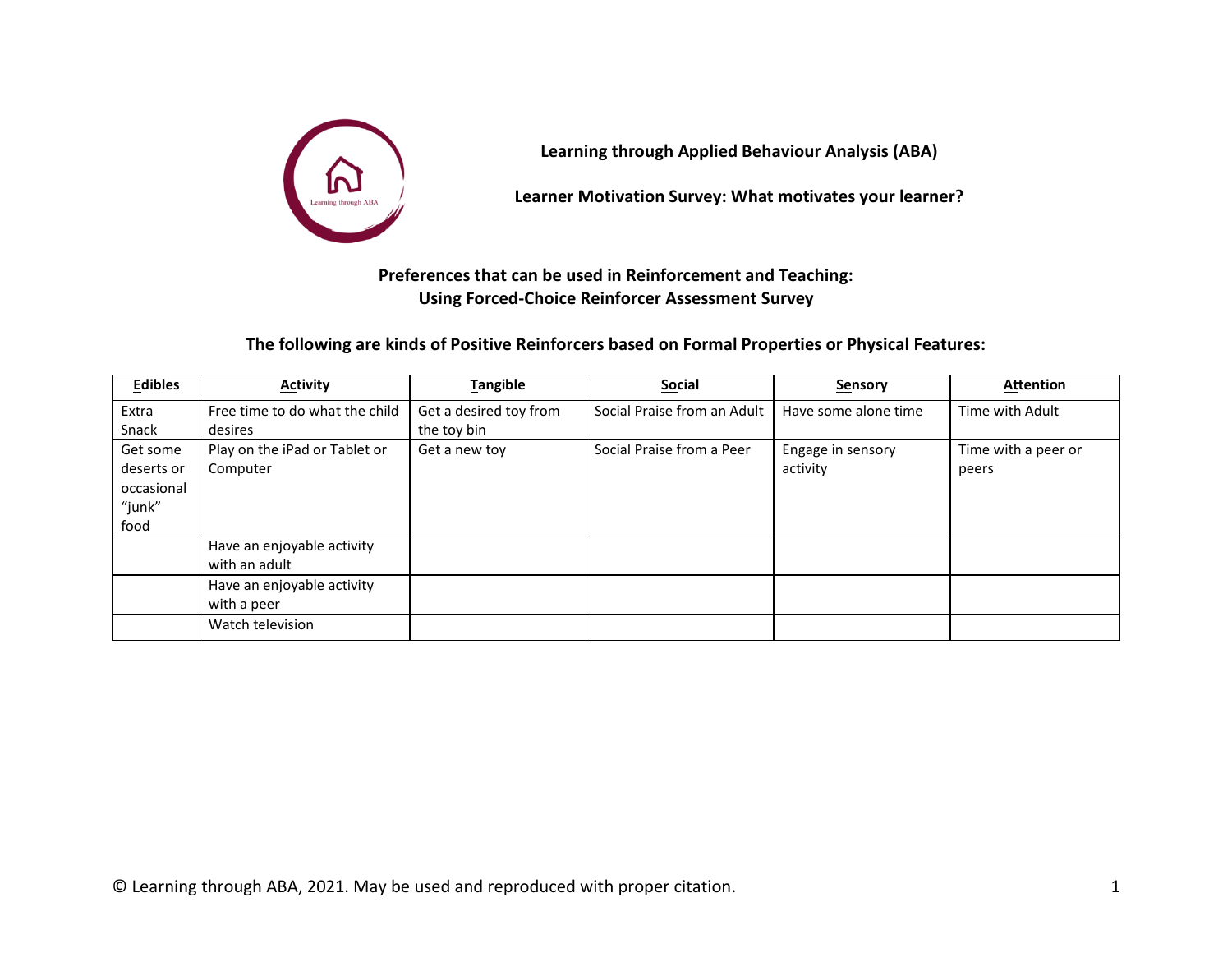#### **Part 1 Assessment**

**In the following pairs of choices, choose which one will your child or learner like best. Place a checkmark beside the item that is chosen.**

|     | Get a desired toy from the toy bin (T)         | Time with Adult (At)                        | No choice |
|-----|------------------------------------------------|---------------------------------------------|-----------|
|     | Free time to do what the child desires (Ac)    | Social Praise from an Adult (So)            | No choice |
| 3.  | Social Praise from a Peer (So).                | Time with Adult (At)                        | No choice |
| 4.  | Extra Snack (E)                                | Get a new toy (T)                           | No choice |
| 5.  | Play on the iPad or Tablet or Computer (Ac)    | Engage in sensory activity (Se)             | No choice |
| 6.  | Get a desired toy from the toy bin (T)         | Social Praise from an Adult (So)            | No choice |
| 7.  | Get some deserts or occasional "junk" food (E) | Have some alone time (Se)                   | No choice |
| 8.  | Have an enjoyable activity with an adult (Ac)  | Get a new toy (T)                           | No choice |
| 9.  | Extra Snack (E)                                | Have an enjoyable activity with a peer (Ac) | No choice |
| 10. | Engage in sensory activity (Se)                | Time with a peer or peers (At)              | No choice |
| 11. | Get a desired toy from the toy bin (T)         | Have some alone time (Se)                   | No choice |
| 12. | Get some deserts or occasional "junk" food (E) | Time with Adult (At)                        | No choice |
| 13. | Extra Snack (E)                                | Social Praise from a Peer (So)              | No choice |
| 14. | Social Praise from an Adult (So)               | Engage in sensory activity (Se)             | No choice |
| 15. | Watch television (Ac)                          | Time with a peer or peers                   | No choice |

## **Part 2 Results**

**Record how many times a learner chose the kind of Positive Reinforcers based on Formal Properties or Physical Features. Identify the first three areas which has the highest numbers. These are the possible motivators / preferences than can be "tested" or used in teaching as a reinforcer, using the ABC contingency.** 

| Fdibles  |  |
|----------|--|
| Activity |  |
| Tangible |  |
| Social   |  |
| Sensory  |  |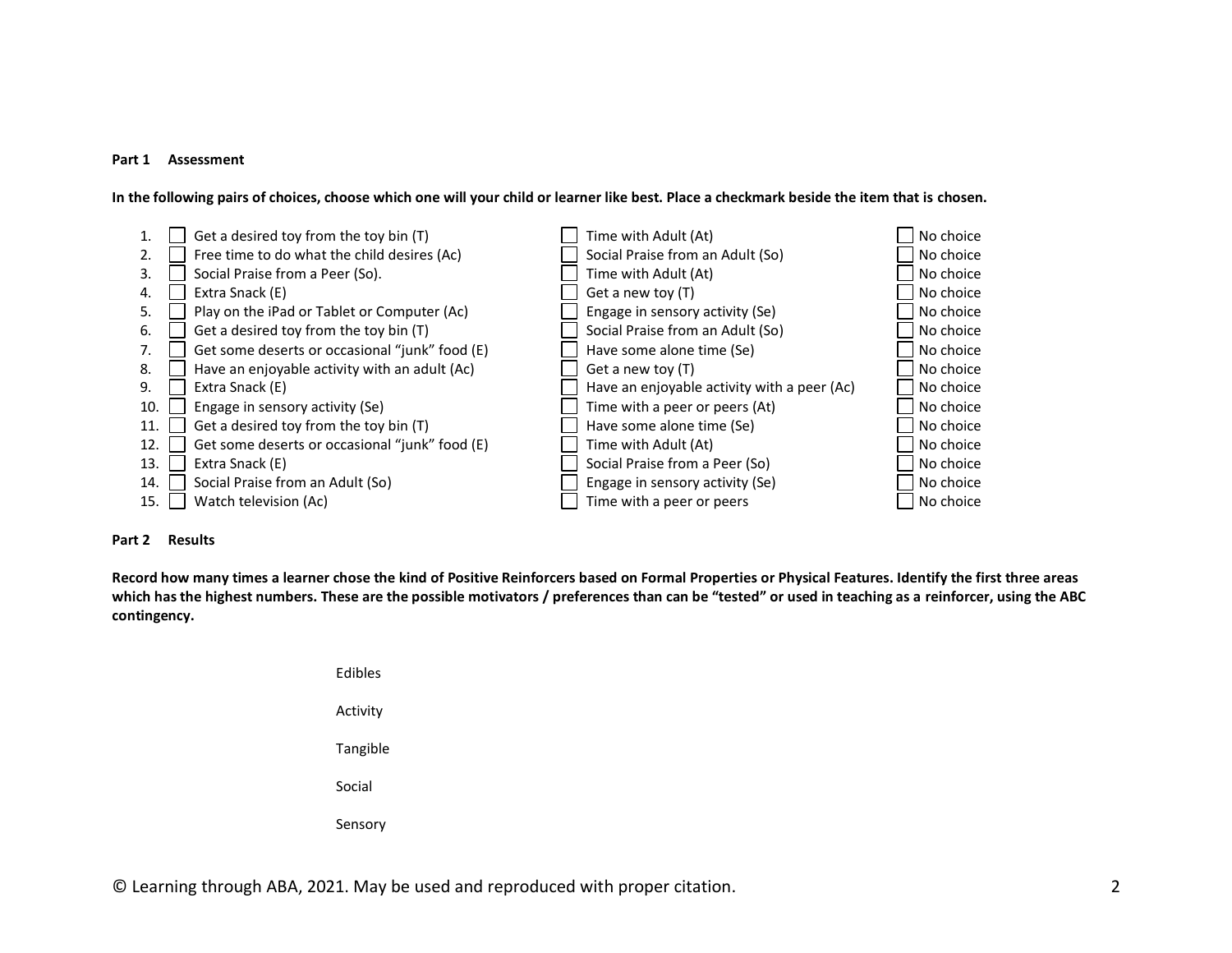### **Part 3 Practical Ideas for Reinforcers**

## **Refer to the examples below regarding the practical ideas for reinforcers**

| <b>Edibles</b>                                                                                                       | <b>Activity</b>                                                                                                                                                                                                                                                                                                                | <b>Tangible</b>                                                                                                                                                                                                                | <b>Social</b>                                                                                                                                                                           | Sensory                                                                                                                                                                                                                              | <b>Attention</b>                                                                                                                                                                                           |
|----------------------------------------------------------------------------------------------------------------------|--------------------------------------------------------------------------------------------------------------------------------------------------------------------------------------------------------------------------------------------------------------------------------------------------------------------------------|--------------------------------------------------------------------------------------------------------------------------------------------------------------------------------------------------------------------------------|-----------------------------------------------------------------------------------------------------------------------------------------------------------------------------------------|--------------------------------------------------------------------------------------------------------------------------------------------------------------------------------------------------------------------------------------|------------------------------------------------------------------------------------------------------------------------------------------------------------------------------------------------------------|
| Extra<br>Snack:<br>Healthy<br>food that<br>may be a<br>reinforcing<br>item                                           | Free time to do what the child<br>desires: Independent Activity,<br>have a choice A or B - which<br>activity to do first                                                                                                                                                                                                       | Get a desired toy from<br>the toy bin: Initially put<br>highly reinforcing toys in<br>a bin that is only<br>accessible during<br>teaching or instructional<br>time.                                                            | Social Praise from an<br>Adult: Verbal<br>Reinforcement, Social<br>Praise, High fives, stamps<br>and stickers for<br>affirmation, affirmative<br>post-it notes, smiles and<br>thumbs-up | Have some alone time:<br>Have some "me" time or<br>earning this alone time                                                                                                                                                           | Time with Adult: 5-<br>minute walk or time to<br>hang out or be<br>together, positive<br>attention by working on<br>a task together                                                                        |
| Get some<br>deserts or<br>occasional<br>"junk"<br>food:<br>Candy,<br>popcorn,<br>chips, pop<br>or soda,<br>chocolate | Play on the iPad or Tablet or<br>Computer: Screen time or<br>gaming                                                                                                                                                                                                                                                            | Get a new toy: Super<br>reward - when the<br>learner is able to<br>accomplish a huge task<br>or independently and<br>correctly evoked a skill.<br>This could also be any<br>tangible which the<br>child finds enjoyment<br>in. | Social Praise from a Peer:<br>Verbal Reinforcement,<br>Social Praise, High fives,<br>affirmative post-it notes,<br>smiles and thumbs-up                                                 | Engage in sensory<br>activity: Any sensory<br>activity desired:<br>swinging, jumping,<br>rocking, biting a chewy,<br>using a compression or<br>weighted vest or lap<br>pad, using a squeeze<br>machine, using a bounce<br>ball, etc. | Time with a peer or<br>peers: narrate a story<br>or tell a joke or riddle to<br>the class, accomplish<br>tasks for the class and<br>get attention or praise,<br>be noticed or invited by<br>a peer to play |
|                                                                                                                      | Have an enjoyable activity<br>with an adult: Playing a game<br>or board game for older<br>children, physical activity<br>together, eating together<br>Have an enjoyable activity<br>with a peer: sit with a friend,<br>outside recess with preferred<br>friends or peers, have a meal<br>with a friend in a preferred<br>place |                                                                                                                                                                                                                                |                                                                                                                                                                                         |                                                                                                                                                                                                                                      |                                                                                                                                                                                                            |
|                                                                                                                      | Watch television: Screen time<br>or watching a favourite show                                                                                                                                                                                                                                                                  |                                                                                                                                                                                                                                |                                                                                                                                                                                         |                                                                                                                                                                                                                                      |                                                                                                                                                                                                            |